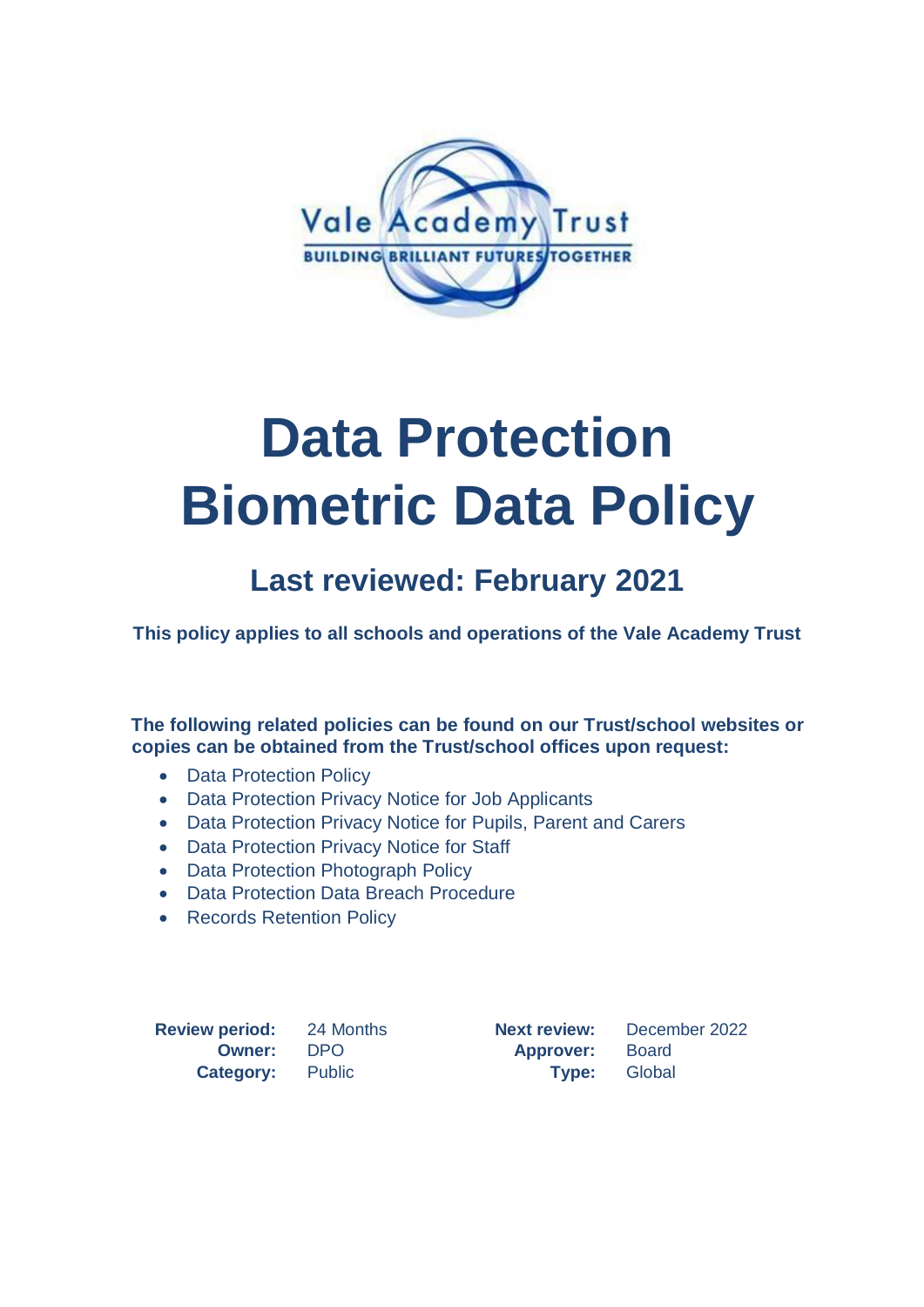## **In this document:**

- 'the Trust', 'we' and 'our' means the [Vale Academy Trust](https://www.vale-academy.org/wp-content/uploads/Adoption-Leave-and-Pay-Scheme-for-Teachers.pdf) and its schools.
- 'parent' means a parent, carer or other legal guardian, registered as such at a school in the Trust.
- 'adult' means an employee or volunteer in the Trust, or any other adult we ask to participate in an automated biometric recognition system.

## **Contacts**

Queries about this policy should be addressed to our Information Team at [InformationTeam@vale-academy.org](mailto:InformationTeam@vale-academy.org) or 01235 754070.

## **1. Key points**

- When we use **biometric data** we must treat it with appropriate care and comply with the data protection principles as set out in the [Data Protection Act 2018](https://www.legislation.gov.uk/ukpga/2018/12/contents/enacted) and the UK General Data Protection Regulation [\(UK GDPR\)](https://www.gov.uk/data-protection).
- When we use the biometric data of a pupil (under 18) in an **automated biometric recognition system** we must also comply with the requirements under sections 26 to 28 of the [Protection of Freedoms Act 2012.](https://www.legislation.gov.uk/ukpga/2012/9/contents/enacted)
- In our early years and primary settings, we will obtain the written consent of at least one parent before a pupil's biometric data is taken and used, i.e. '**processed',** in an automated biometric recognition system.
- In our secondary and sixth form settings, we will obtain the written consent of both the pupil and at least one parent before the pupil's biometric data is processed in an automated biometric recognition system. Where a pupil does not have sufficient understanding (usually those under the age of 12, or over 12 but with a special educational need which makes understanding their information rights more difficult), the headteacher has discretion to accept only a parental consent.
- For an adult in any setting, we will obtain their written consent before their biometric data is processed in an automated biometric recognition system
- We will not process the biometric data of a pupil where:
	- o The pupil (whether verbally or non-verbally) objects or refuses to participate in the processing of their biometric data;
	- o No parent has consented in writing to the processing; or
	- o A parent has objected in writing to such processing, even if another parent has given written consent.
- We will not process the biometric data of an adult where they have not provided their written consent.
- We will provide reasonable alternative means of accessing services for those who will not be using an automated biometric recognition system.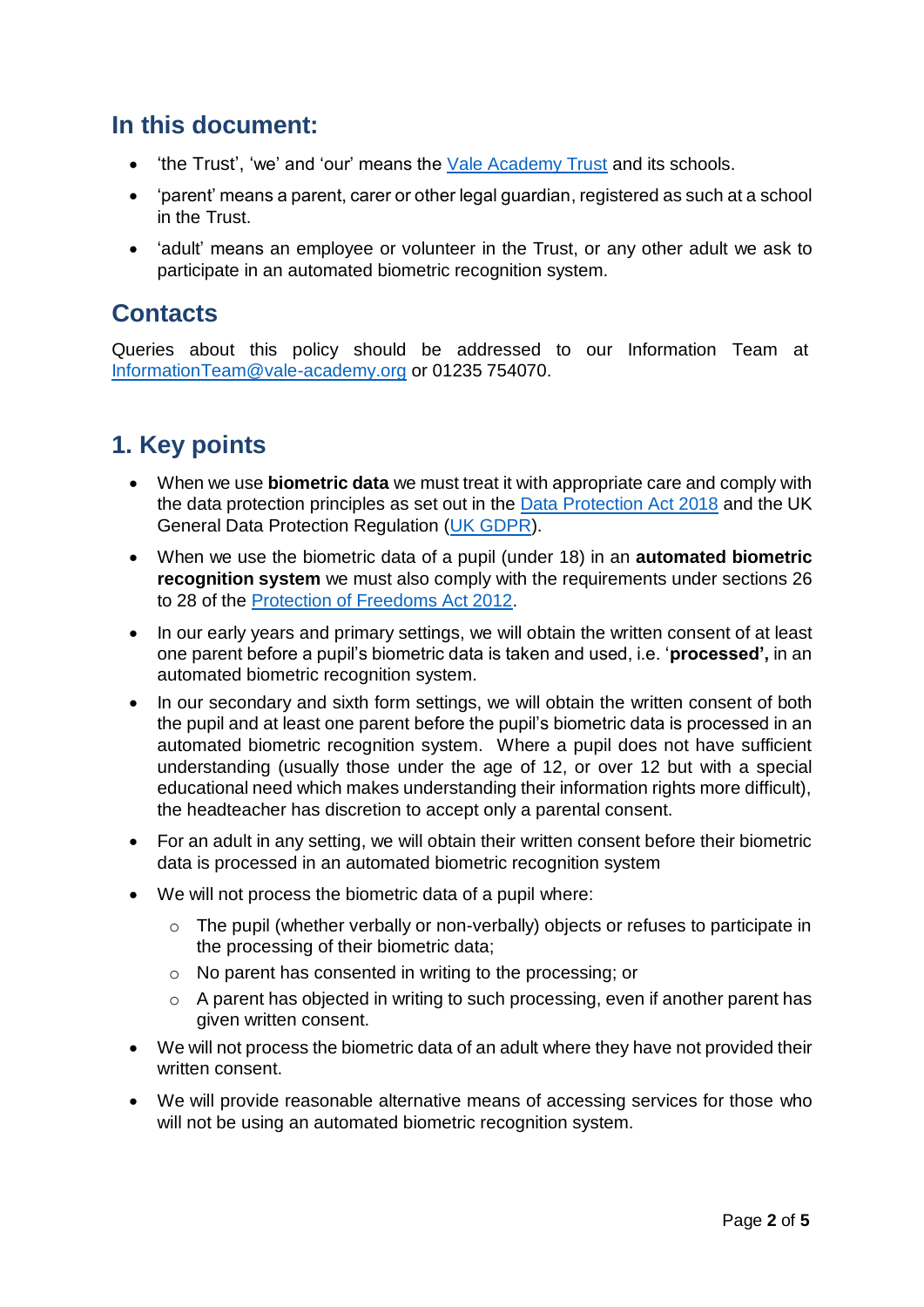## **2. Definition of terms**

### **Biometric data**

Biometric data means personal data resulting from specific technical processing relating to the physical, physiological or behavioural characteristics of a natural person, which allows or confirms the unique identification of that natural person, such as facial images or fingerprint data.

The UK's [Information Commissioner](https://ico.org.uk/) considers all biometric information to be *special category data*, which is defined as personal data that needs more protection because it is sensitive. This means that it must be obtained, used and stored in accordance with the [special category data conditions](https://ico.org.uk/for-organisations/guide-to-data-protection/guide-to-the-general-data-protection-regulation-gdpr/lawful-basis-for-processing/special-category-data/) set out in the Data Protection Act 2018 and the UK GDPR.

The Protection of Freedoms Act 2012 includes provisions which relate to the use of pupils' biometric data in schools when used as part of an automated biometric recognition system. These provisions are in addition to the requirements of the Data Protection Act 2018 and the UK GDPR.

#### **Automated biometric recognition system**

An *automated biometric recognition system* uses technology which measures an individual's physical or behavioural characteristics by using equipment that operates automatically, i.e. electronically. Information from the individual is automatically compared with biometric information stored in the system to see if there is a match in order to recognise or identify the individual.

Biometric recognition systems can use many kinds of physical or behavioural characteristics, such as fingerprints or facial recognition.

#### **Processed/processing biometric data**

Processing of biometric data includes obtaining, recording or holding the data or carrying out any operation or set of operations on the data including, but not limited to, disclosing it, deleting it, organising it or altering it. An automated biometric recognition system processes data when:

- recording biometric data, for example taking measurements from a fingerprint via a fingerprint scanner;
- storing biometric information on a database system; or
- using that data as part of an electronic process**,** for example, by comparing it with biometric information stored on a database in order to identify individuals.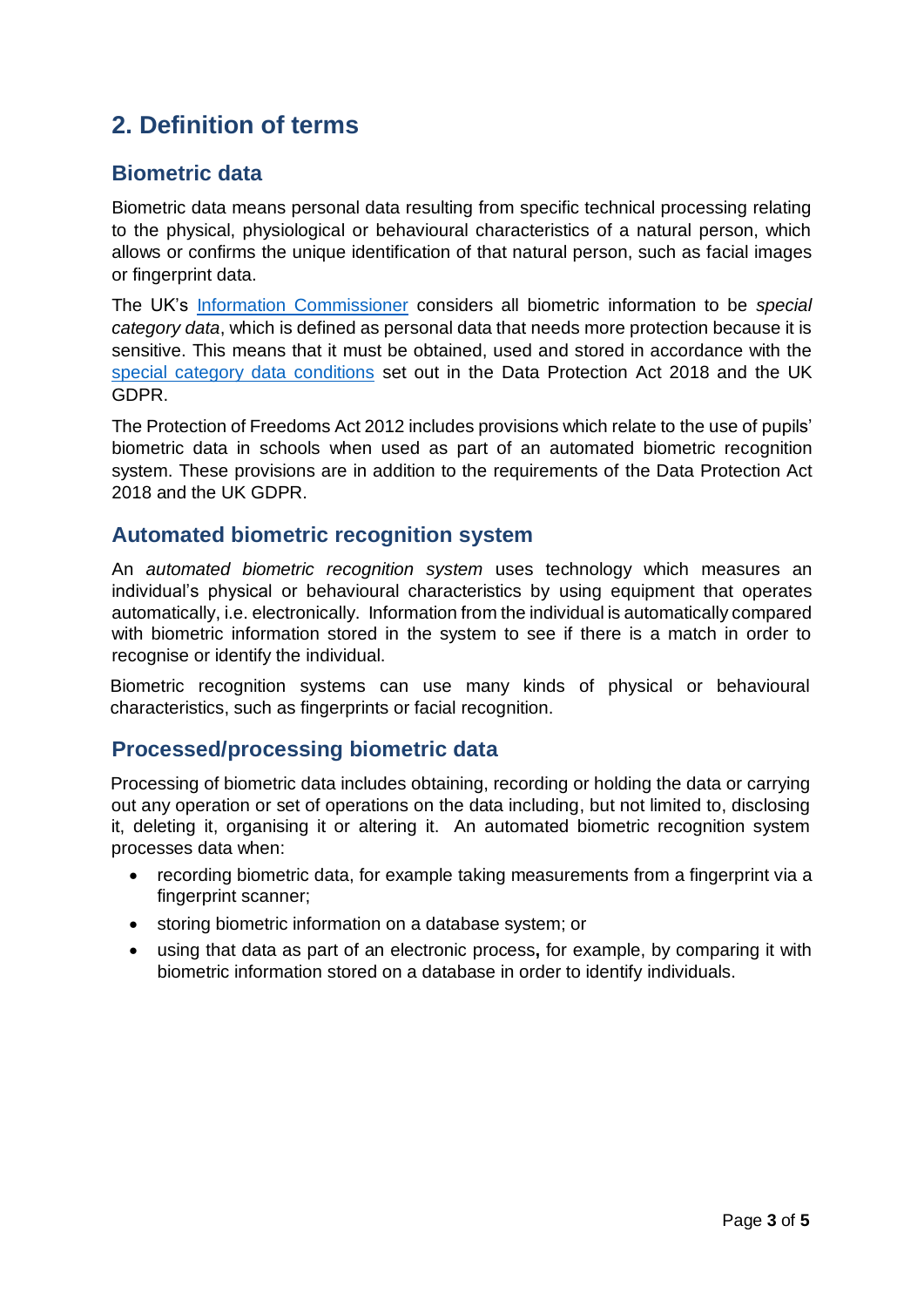## **3. Frequently Asked Questions**

#### **What information should the school provide to help someone decide whether to object or give consent?**

Any objection or consent must be an informed decision. The school will take steps to ensure that every person being asked to give consent receives full information about the processing of the biometric data, including a description of the kind of system, the nature of the data that will be processed, the purpose of the processing and how the data will be obtained and used. The school will provide pupils with information in a manner that is appropriate to their age and understanding.

#### **In the case of parental consent, what if one parent disagrees with the other?**

We will notify each registered parent of a pupil whose biometric information we wish to process. If one parent objects in writing, then the school will not be permitted to take or use that pupil's biometric data.

#### **How will a pupil's right to object work in practice – must they do so in writing?**

A pupil is not required to object in writing. An older pupil may be more able to say that they object to the processing of their biometric data. A younger pupil may show reluctance to take part in the physical process of giving the data in other ways. In either case the school will not be permitted to collect or process the data.

#### **Is the school required to ask/tell pupils/parents before introducing an automated biometric recognition system?**

The school is not required by law to consult pupils/parents before installing an automated biometric recognition system. However, it is required to notify pupils/parents and secure consent in accordance with this policy before biometric data is obtained or used for the purposes of such a system.

#### **Does the school need to renew consent from pupils/parents every year?**

No. The original written consent is valid until such time as it is withdrawn. However, it can be overridden at any time if a pupil or another parent objects to the processing (subject to the parent's objection being in writing). When the pupil leaves the school, their biometric data should be securely removed from the school's biometric recognition system.

#### **Does the school need to notify and obtain consent when it introduces an additional, different type of automated biometric recognition system?**

Yes, consent must be informed consent. If, for example, a school has obtained consent for a biometric system for catering services and then later introduces a different biometric system for accessing library services, then the school will have to meet the notification and consent requirements for the new system.

#### **Can consent be withdrawn by a parent?**

A parent can withdraw their consent, in writing, at any time. In addition, either parent will be able to object to the processing at any time but they must do so in writing.

#### **When and how can a pupil object?**

A pupil can object to the processing of their biometric data or refuse to take part at any stage – i.e. before the processing takes place or at any point after their biometric data has